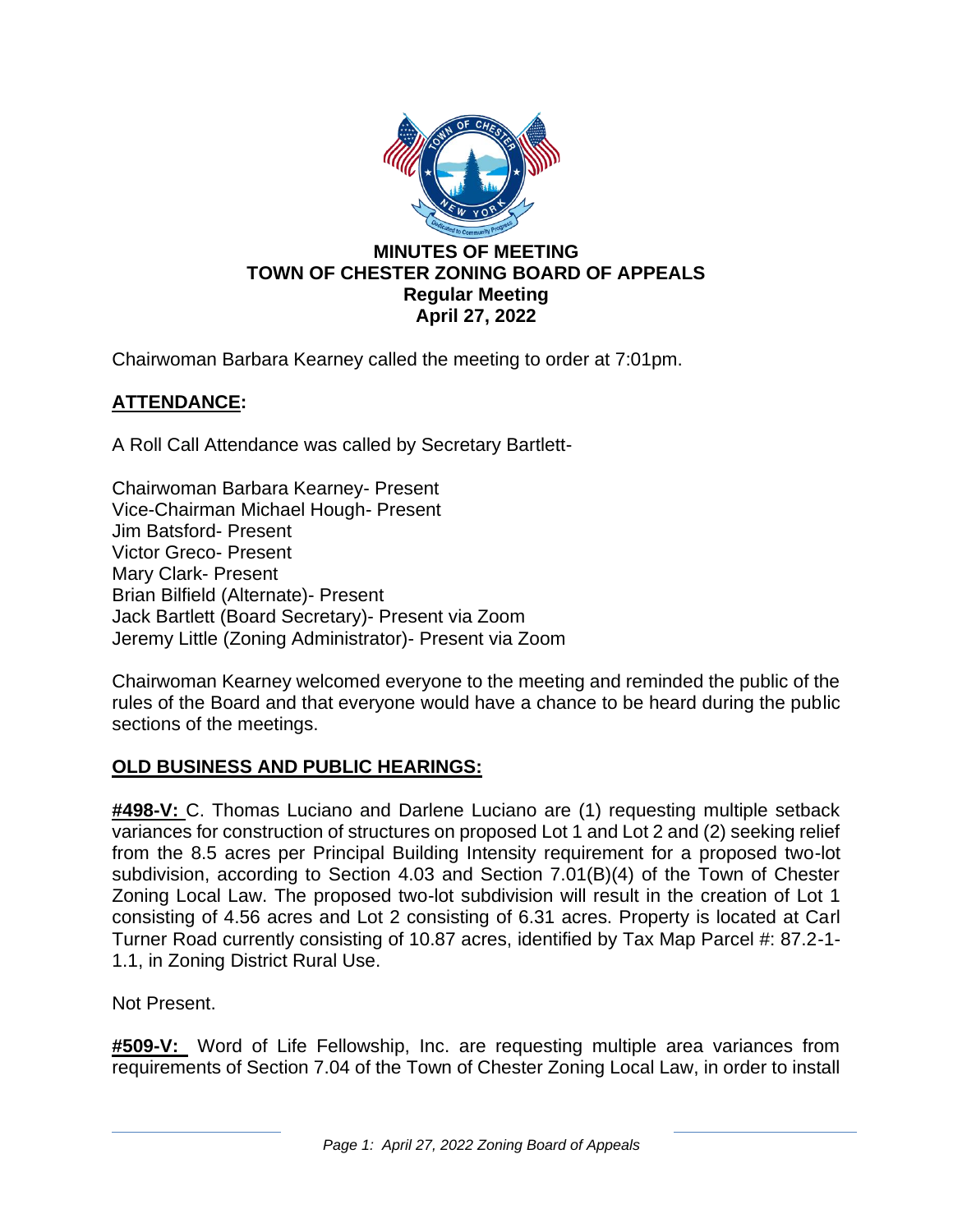a 53.16 square ft. internally illuminated free-standing monument sign to include a digital display to notify motorists of community events and important information for students. Property is located at 8072 State Route 9, identified by Tax Map Parcel #: 36.-1-20, in Zoning District Hamlet. \*\*PUBLIC HEARING remained opened from 12/28/2021 ZBA Meeting.\*\*

Not Present.

# **NEW BUSINESS:**

Amendment request to the following Variance Application #506-V to revise the size of the single-family dwelling approved by the Zoning Board of Appeals on October 26, 2021:

- **#506-V:** Eric Schenone is requesting a 167.5 ft. front yard setback variance, 65.2 ft. left side yard setback variance, 23.1 ft right side yard setback variance, and a variance for 5.3% proposed lot coverage where 5% is maximum lot coverage allowed, according to Section 4.03 of the Town of Chester Zoning Local Law, in order to construct a 34'-0" x 45'-7" Three-Bedroom Single Family Dwelling with an attached rear porch and 12' x 12' screened porch, on-site septic wastewater treatment system, and water supply well. Single Family Dwelling will have a maximum of 2' overhangs on all sides. Property is located at Byrd Pond Road, identified by Tax Map Parcel #: 66.7-1-6.2, in Zoning District Resource Management.
	- **Requested Amendment:** Proposed construction of a one-story 28' x 54' Three-Bedroom Single-Family Dwelling with an attached front and rear deck. Proposed single-family dwelling will not include the attached rear porch and 12' x 12' screened porch (as approved on 10/26/2021). The single-family dwelling, including deck additions, will be constructed within the building envelope with no change to the approved setbacks.

Eric Schenone was present at the meeting. He stated that the house plans had been modified for the site and the plans for the walkout basement have changed. The house will now become more elongated; however, it will still remain a single family residence.

Michael Hough asked if any of the variances were changing. The Applicant stated they were not.

A motion was made by Jim Batsford, Seconded by Victor Greco to approve the Amendment to Variance Application #506-V. A Roll Call Vote was called by Secretary Bartlett-

AYES: Kearney, Hough, Clark, Greco, Batsford NAYES: NONE ABSTAIN: NONE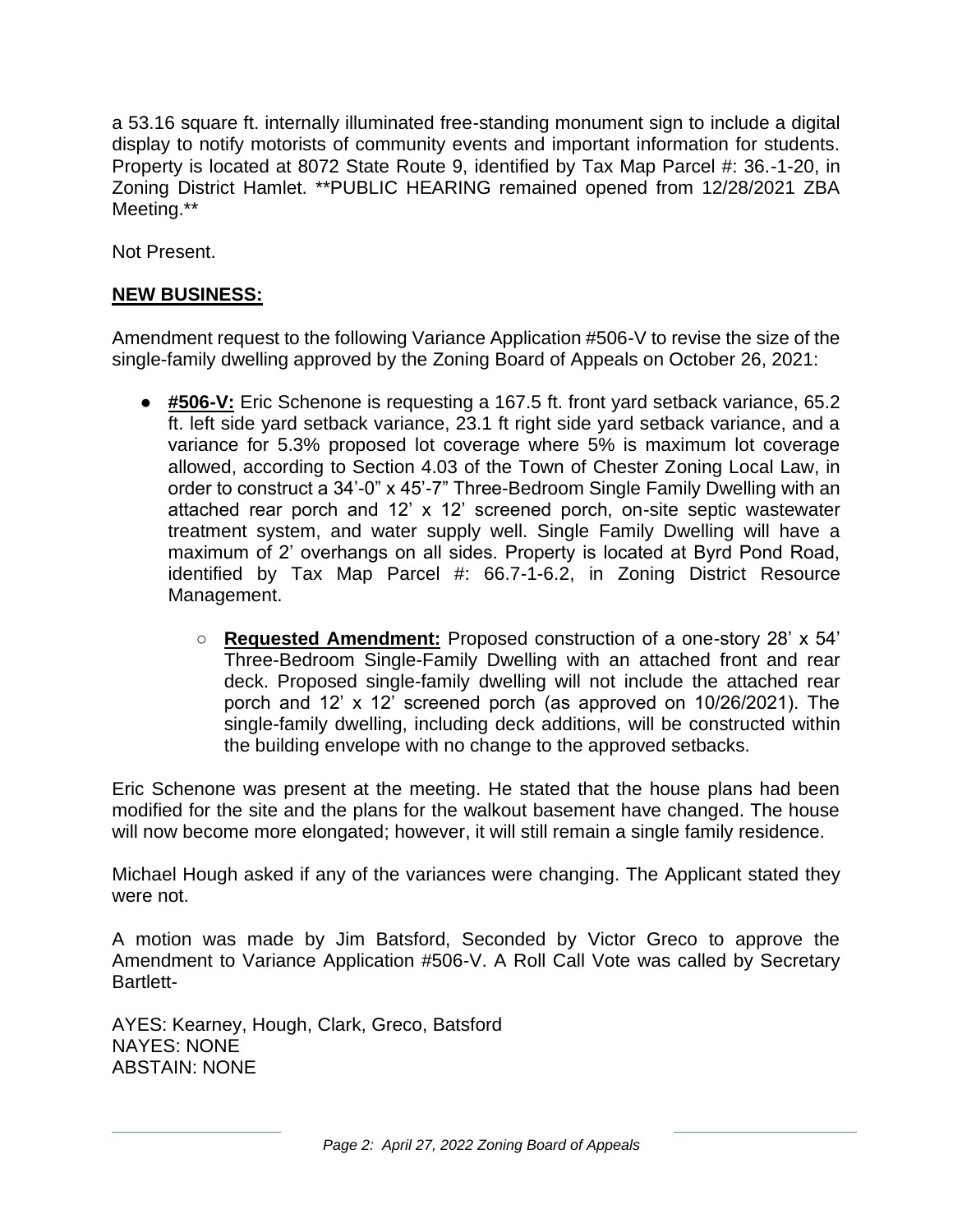### ABSENT: NONE

The motion was carried 5-0.

### **NEW BUSINESS AND PUBLIC HEARINGS:**

**#511-V:** Kiera Mosher and Paul Ansbro are requesting a 29 ft. right side yard setback variance, 53 ft. front yard setback variance, 54 ft. left side yard setback variance, and a variance for 14.97% proposed lot coverage (14.53% existing) where 5% is maximum lot coverage allowed, according to Section 4.03 of the Town of Chester Zoning Local Law, in order to construct a 12' x 14' screened porch addition to an existing single-family dwelling. Property is located at 66 Bonnie Belle Farm Rd., identified by Tax Map Parcel #: 68.20-1-4, in Zoning District Resource Management.

Kiera Mosher and Paul Ansbro were present at the meeting. They are looking to construct a screened-in porch to their existing residence. Chairwoman Kearney asked how the Applicants came up with the 14.97% proposed lot coverage on the plans. The Applicant stated that they would need to speak with their contractor. Chairwoman Kearney stated that the Applicant would need a revised Plot Plan with the application to include the existing decks.

Having been duly advertised, Chairwoman Kearney opened the Public Hearing at 7:14pm.

A discussion took place between the Board Members present, the Applicants, and Zoning Administrator Little regarding the percentage of lot coverage. It was determined that there is 5,881.6 sq. ft. of existing lot coverage and 6,049.60 sq. ft. of proposed lot coverage. This would equal 15.78% of proposed lot coverage.

A motion was made to close the Public Hearing at 7:30pm by Mary Clark, Seconded by Michael Hough. A Roll Call Vote was called by Secretary Bartlett-

AYES: Kearney, Hough, Clark, Greco, Batsford NAYES: NONE ABSTAIN: NONE ABSENT: NONE

The motion was carried 5-0

Resolution # 511-V was introduced by Jim Batsford and seconded by Michael Hough-

#### **TOWN OF CHESTER ZONING BOARD OF APPEALS**

### **RESOLUTION FOR VARIANCE APPLICATION #511-V**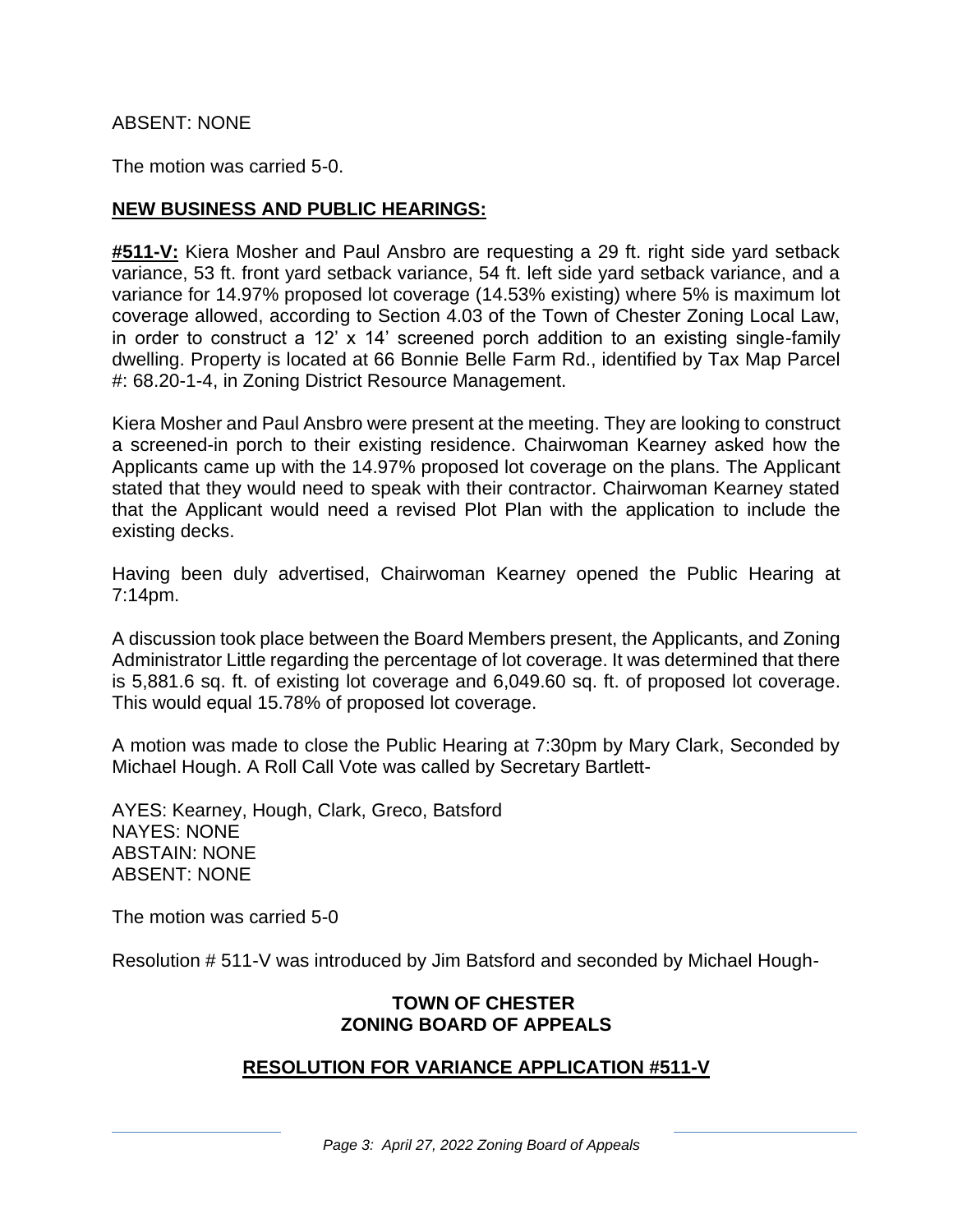**WHEREAS**, Kiera Mosher and Paul Ansbro the "Applicant(s)") are proposing to construct a 12' x 14' screened porch addition to an existing single-family dwelling on property located at 66 Bonnie Belle Road, identified by Tax Map Parcel Number 68.20-1-4, in Zoning District Resource Management (the "Project") and have applied to the Town of Chester Zoning Board of Appeals ("ZBA") for a 29 ft. right side yard setback variance, 53 ft. front yard setback variance, 54 ft. left side yard setback variance, and variance for 15.78% proposed lot coverage (15.34% existing lot coverage) where 5% is maximum lot coverage allowed from requirements of Section 4.03 of the Town of Chester Zoning Local Law; and,

**WHEREAS**, the ZBA has classified the project as a Type II Action, requiring no further review under SEQR; and,

**WHEREAS**, the ZBA opened and held a properly-noticed Public Hearing on Variance Application #511-V on April 27, 2022 and closed the public hearing on April 27, 2022; and,

**WHEREAS**, the ZBA has reviewed, considered and deliberated about the variances requested and the written and verbal comments received in connection with the variance application;

# **NOW, THEREFORE, BE IT**

**RESOLVED**, that the ZBA hereby determines that the Application meets the requirements set forth in Section 4.03 of the Town of Chester Zoning Local Law for issuance of an area variance as further discussed below:

- 1. An undesirable change will not be produced in the character of the neighborhood nor be a detriment to nearby properties. It is a small lot and the neighborhood will not be impacted by the project, as the addition will not be visible from the road or neighboring properties.
- 2. The benefit sought by the applicant cannot be achieved by some method feasible for the applicant to pursue, other than area variances. The attached screened porch will be constructed in the middle of the lot.
- 3. The requested area variances are substantial. There is not much that you can construct on the lot without variances, due to the small size of the lot.
- 4. The proposed variances will not have an adverse effect or impact on the physical or environmental conditions in the neighborhood or district.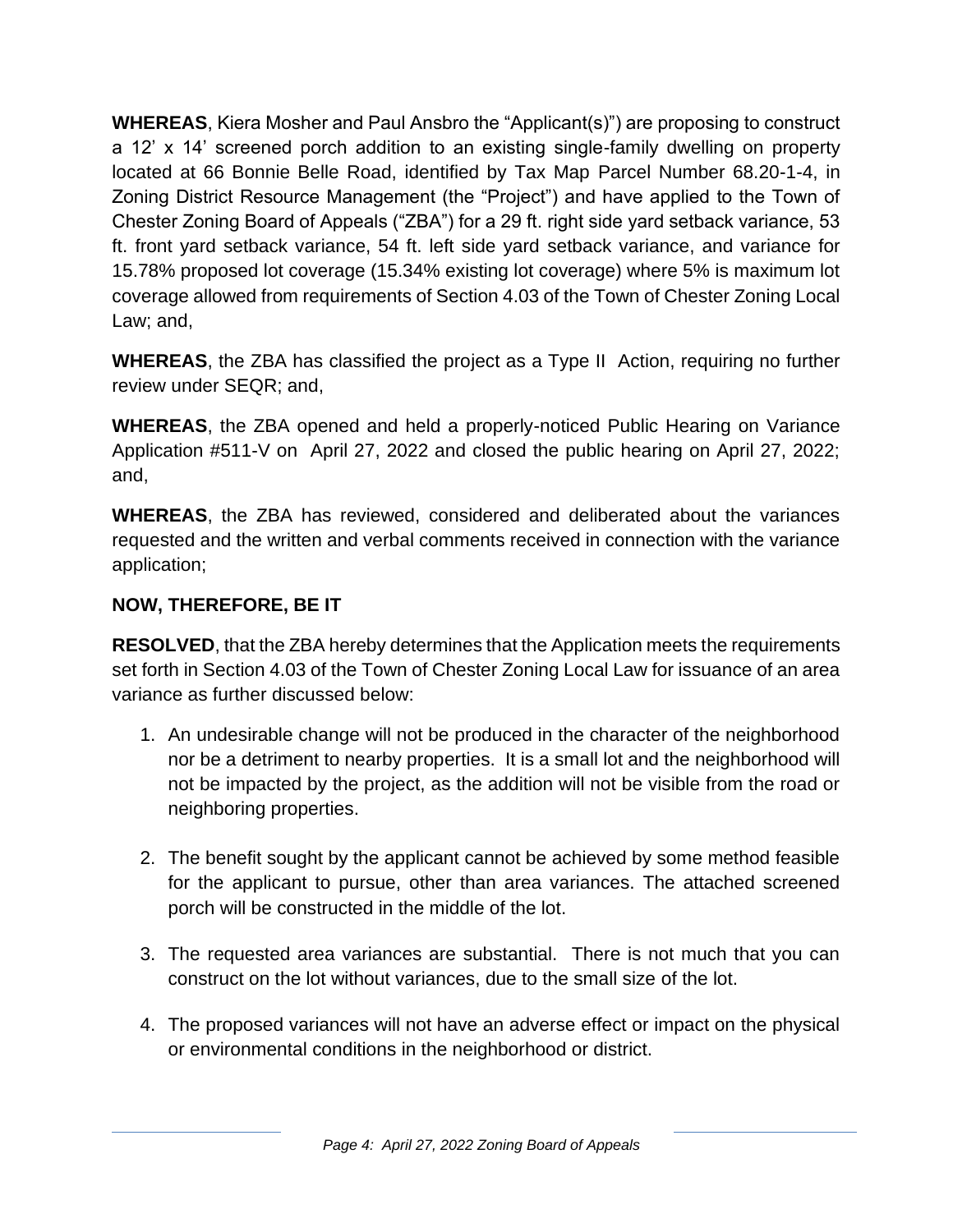- 5. The alleged difficulty is self-created.
- 6. The proposed variances are the minimum variance that is necessary and adequate to achieve the Applicant's goal and at the same time preserve and protect the character of the neighborhood and the health, safety and welfare of the community.
- 7. The benefit to the Applicant if the variances are granted would outweigh the potential detriment to the health, safety and welfare of the neighborhood or community.

**FURTHER RESOLVED**, that the ZBA therefore grants the requested area variances subject to the following conditions:

- A. A revised plot plan is to be submitted to the Planning and Zoning Office showing the existing decks; and,
- B. The applicable pages in the Applications/Forms for the project where existing and proposed lot coverage calculations are listed are to be revised and submitted to the Planning and Zoning Office.

Duly adopted this 27<sup>th</sup> day of April, 2022 by the following vote:

| AYES:           | Chairperson Barbara Kearney |
|-----------------|-----------------------------|
|                 | Michael Hough               |
|                 | Mary Clark                  |
|                 | James Batsford              |
|                 | Victor Greco                |
| <b>NOES:</b>    | None.                       |
| <b>ABSTAIN:</b> | None.                       |
| <b>ABSENT:</b>  | None.                       |

**#512-V:** David and Monica Herrington are requesting a 35 ft. front yard setback variance and a 17 ft. rear yard setback variance, according to Section 4.03 of the Town of Chester Zoning Local Law, in order to demolish a 6' x 4' deck and 8' x 5' gable roof and construct a 13'-4" x 6' deck and 16' x 7' shed roof to an existing single-family dwelling. Property is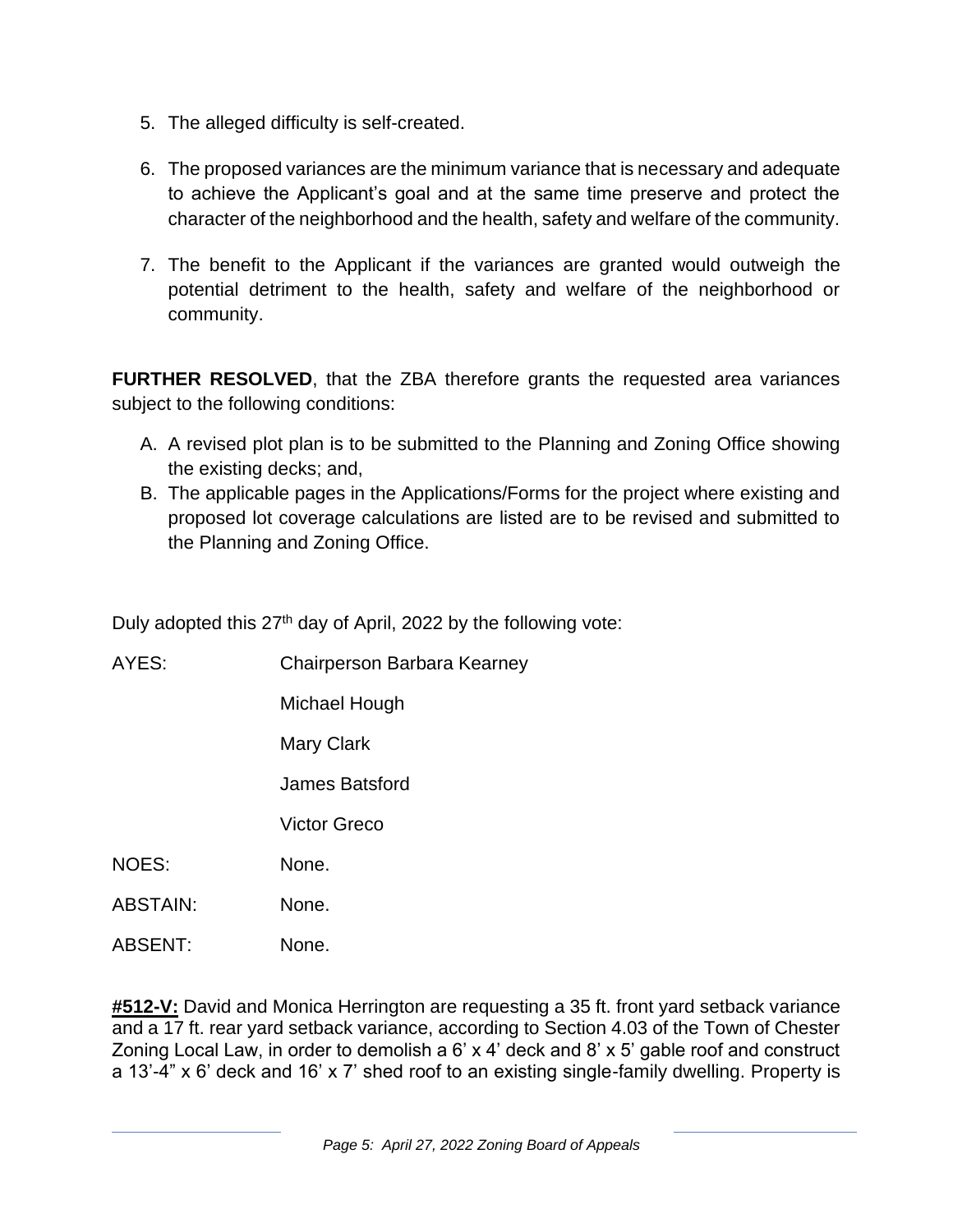located at 484 Rock Ave, Chestertown, NY, 12817, identified by Tax Map Parcel #: 122.- 1-32, in Zoning District Rural Use.

Andrew Carpenter, the Applicant's Agent, was present at the meeting and explained the Applicant's request for a variance.

Having been duly advertised, Chairwoman Kearney opened the Public Hearing at 7:40pm.

No comments were made during the Public Hearing.

A motion was made by Michael Hough, Seconded by Jim Batsford to close the Public Hearing at 7:41pm. A Roll Call Vote was called by Secretary Bartlett-

AYES: Kearney, Hough, Clark, Greco, Batsford NAYES: NONE ABSTAIN: NONE ABSENT: NONE

The motion was carried 5-0.

Resolution #512-V was introduced by Victor Greco and seconded by Jim Batsford-

# **TOWN OF CHESTER ZONING BOARD OF APPEALS**

# **RESOLUTION FOR VARIANCE APPLICATION #512-V**

**WHEREAS**, David and Monica Herrington (the "Applicant(s)") are proposing to demolish a 6' x 4' deck and 8' x 5' gable roof and construct a 13'-4" x 6' deck and 16' x 7' shed roof to an existing single-family dwelling on property located at 484 Rock Ave, Chestertown, NY 12817, identified by Tax Map Parcel Number 122.-1-32, in Zoning District Rural Use (the "Project") and have applied to the Town of Chester Zoning Board of Appeals ("ZBA") for a 35 ft. front yard setback variance and a 17 ft. rear yard setback variance from requirements of Section 4.03 of the Town of Chester Zoning Local Law; and,

**WHEREAS**, the ZBA has classified the project as a Type II Action, requiring no further review under SEQR; and,

**WHEREAS**, the ZBA opened and held a properly-noticed Public Hearing on Variance Application #512-V on April 27, 2022 and closed the public hearing on April 27, 2022; and,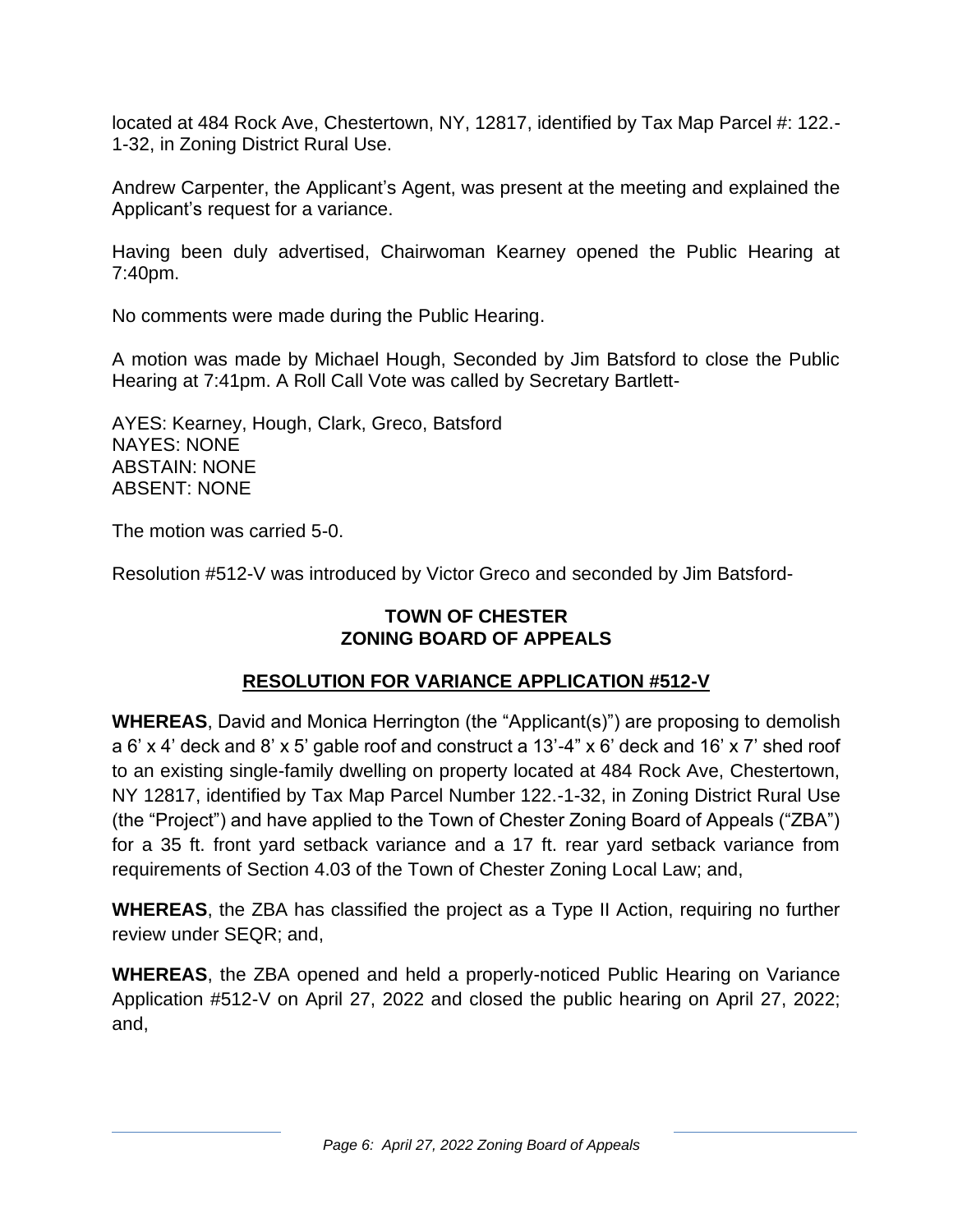**WHEREAS**, the ZBA has reviewed, considered and deliberated about the variances requested and the written and verbal comments received in connection with the variance application;

# **NOW, THEREFORE, BE IT**

**RESOLVED**, that the ZBA hereby determines that the Application meets the requirements set forth in Section 4.03 of the Town of Chester Zoning Local Law for issuance of an area variance as further discussed below:

- 1. An undesirable change will not be produced in the character of the neighborhood nor be a detriment to nearby properties. There will be no negative impacts of the project on the neighborhood.
- 2. The benefit sought by the applicant cannot be achieved by some method feasible for the applicant to pursue, other than area variances. Due to the size of the lot and the relatively close distance to the road, there are no alternatives.
- 3. The requested area variances are substantial. The existing lot is non-conforming with a front setback requirement of 100 ft. and rear setback requirement of 75 ft.
- 4. The proposed variances will not have an adverse effect or impact on the physical or environmental conditions in the neighborhood or district. Several of the existing dwellings in the neighborhood are relatively close to the road.
- 5. The alleged difficulty is self-created.
- 6. The proposed variances are the minimum variance that is necessary and adequate to achieve the Applicant's goal and at the same time preserve and protect the character of the neighborhood and the health, safety and welfare of the community.
- 7. The benefit to the Applicant if the variances are granted would outweigh the potential detriment to the health, safety and welfare of the neighborhood or community.

**FURTHER RESOLVED**, that the ZBA therefore grants the requested area variances with no condition(s) imposed.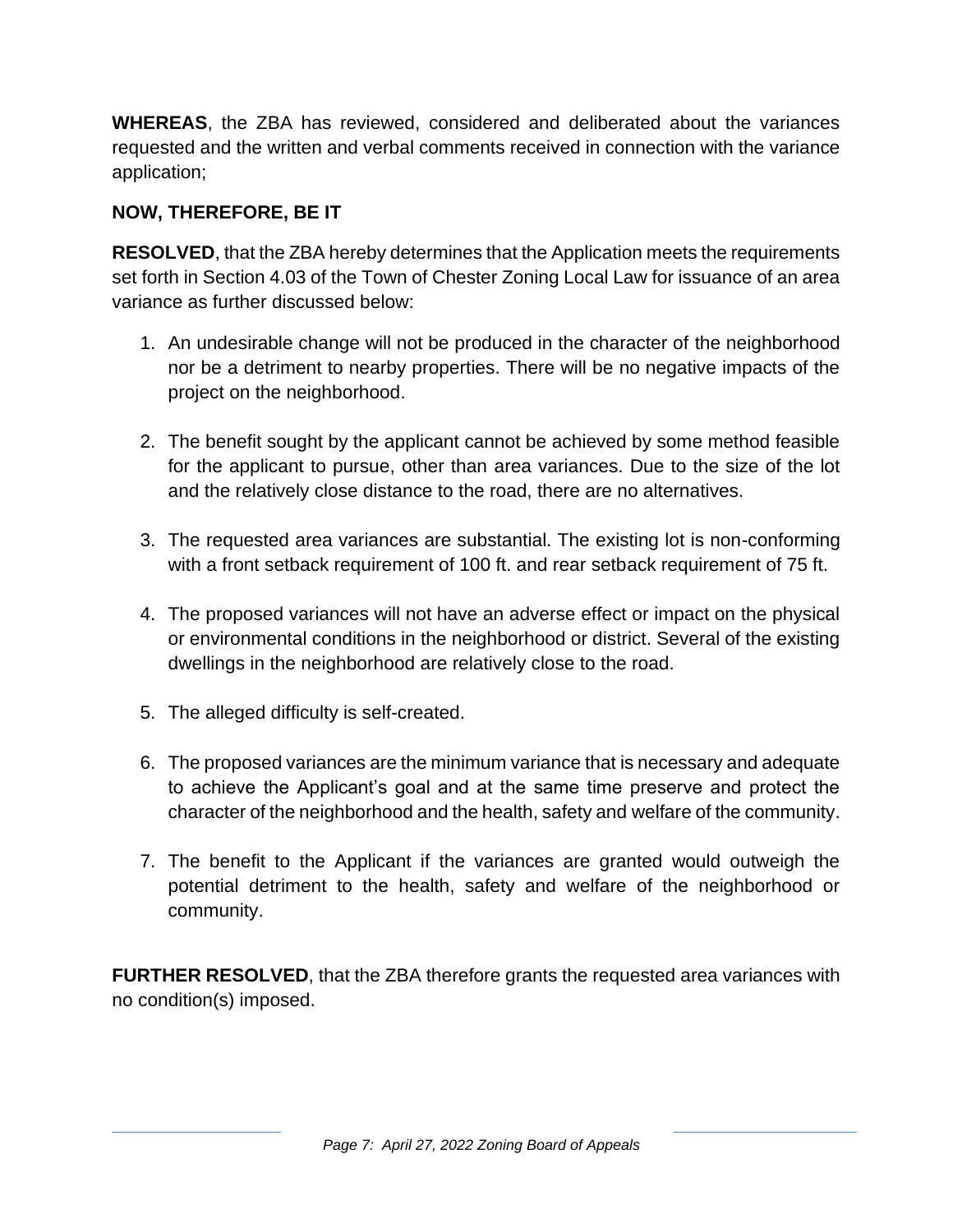Duly adopted this 27<sup>th</sup> day of April, 2022 by the following vote:

AYES: Chairperson Barbara Kearney Michael Hough Mary Clark James Batsford Victor Greco NOES: None. ABSTAIN: None.

**#513-V:** Steven M. and Rosemary A. Matthews are requesting an 8.2 ft. front yard setback variance, according to Section 4.03 of the Town of Chester Zoning Local Law, in order to construct an 8' x 11' front door awning to an existing structure to be renovated to a fourbedroom single-family dwelling. Property is located at 17 Bonnie Belle Farm Road, identified by Tax Map Parcel #: 85.8-2-5, in Zoning District Moderate Intensity.

Steven Matthews was present at the meeting and explained his request for a variance. Chairwoman Kearney stated that the Homeowners Association submitted a letter of approval. A referral has been received from the Warren County Planning Department.

Having been duly advertised, Chairwoman Kearney opened the Public Hearing at 7:54pm.

No comments were made during the Public Hearing

A motion was made by Michael Hough, Seconded by Mary Clark to close the Public Hearing at 7:55pm. A Roll Call Vote was called by Secretary Bartlett-

AYES: Kearney, Hough, Clark, Greco, Batsford NAYES: NONE ABSTAIN: NONE ABSENT: NONE

The motion was carried 5-0.

Resolution #513-V was introduced by Michael Hough, Seconded by Mary Clark-

### **TOWN OF CHESTER ZONING BOARD OF APPEALS**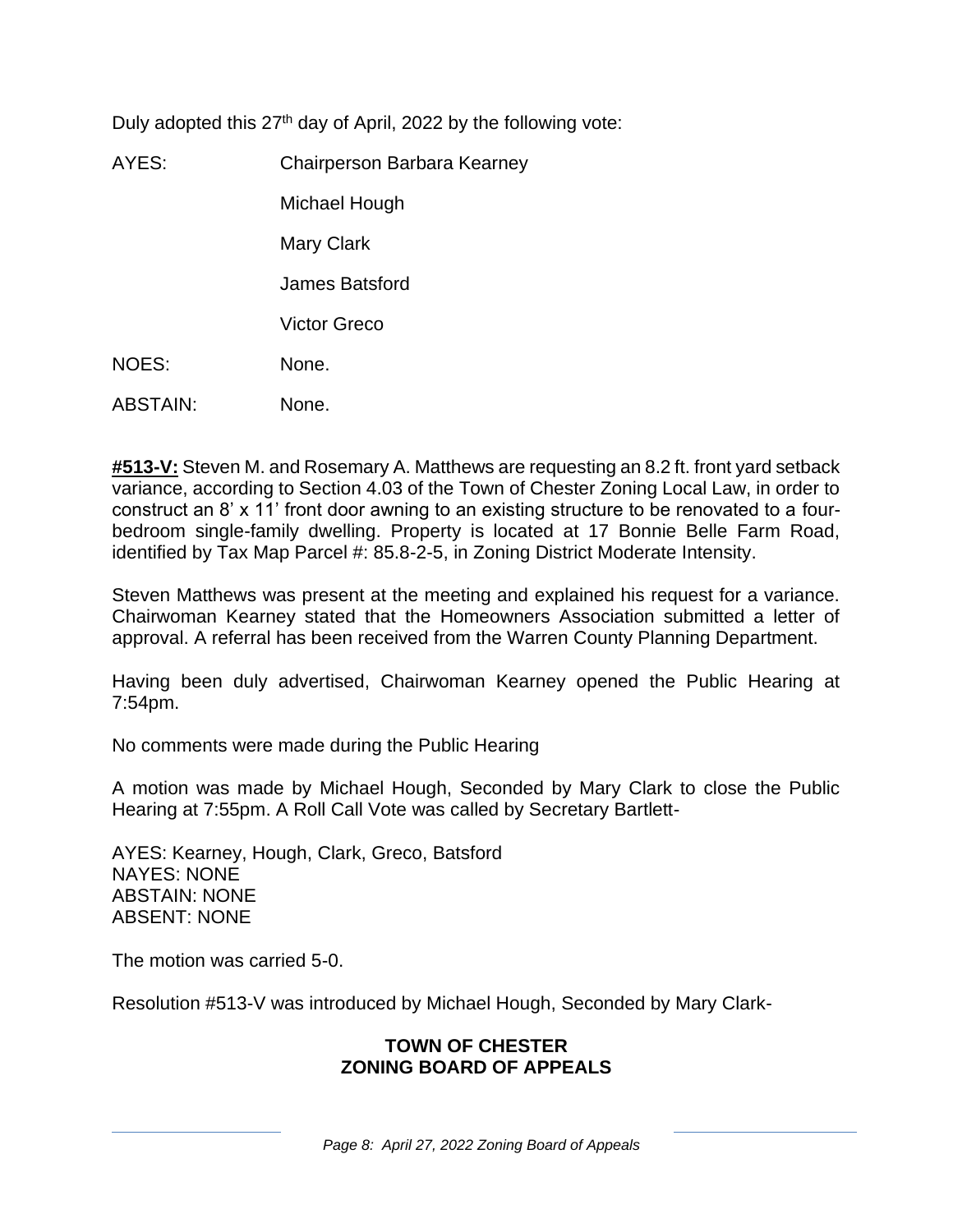# **RESOLUTION FOR VARIANCE APPLICATION #513-V**

**WHEREAS**, Steven M. and Rosemary A. Matthews (the "Applicants") are proposing to construct an 8' x 11' front door awning to an existing structure to be renovated to a fourbedroom single-family dwelling on property located at 17 Bonnie Belle Farm Road, identified by Tax Map Parcel Number 85.8-2-5, in Zoning District Moderate Intensity (the "Project") and have applied to the Town of Chester Zoning Board of Appeals ("ZBA") for an 8.2 ft front yard setback variance (51.8 ft proposed, 60 ft. required) from requirements of Section 4.03 of the Town of Chester Zoning Local Law; and,

**WHEREAS**, the ZBA has classified the project as a Type II Action, requiring no further review under SEQR; and,

**WHEREAS**, as required by General Municipal Law Section 239-m, the Variance Application was referred to the Warren County Planning Department for its review and the County has determined that there was No County Impact; and,

**WHEREAS**, the ZBA opened and held a properly-noticed Public Hearing on Variance Application #513-V on April 27, 2022 and closed the public hearing on April 27, 2022; and,

**WHEREAS**, the ZBA has reviewed, considered and deliberated about the variance requested and the written and verbal comments received in connection with the variance application;

# **NOW, THEREFORE, BE IT**

**RESOLVED**, that the ZBA hereby determines that the Application meets the requirements set forth in Section 4.03 of the Town of Chester Zoning Local Law for issuance of an area variance as further discussed below:

- 1. An undesirable change will not be produced in the character of the neighborhood nor be a detriment to nearby properties. The proposed awning is in the middle of the property and will not have a negative impact on nearby properties.
- 2. The benefit sought by the applicant cannot be achieved by some method feasible for the applicant to pursue, other than area variances.
- 3. The requested area variance is substantial.
- 4. The proposed variance will not have an adverse effect or impact on the physical or environmental conditions in the neighborhood or district.
- 5. The alleged difficulty is self-created.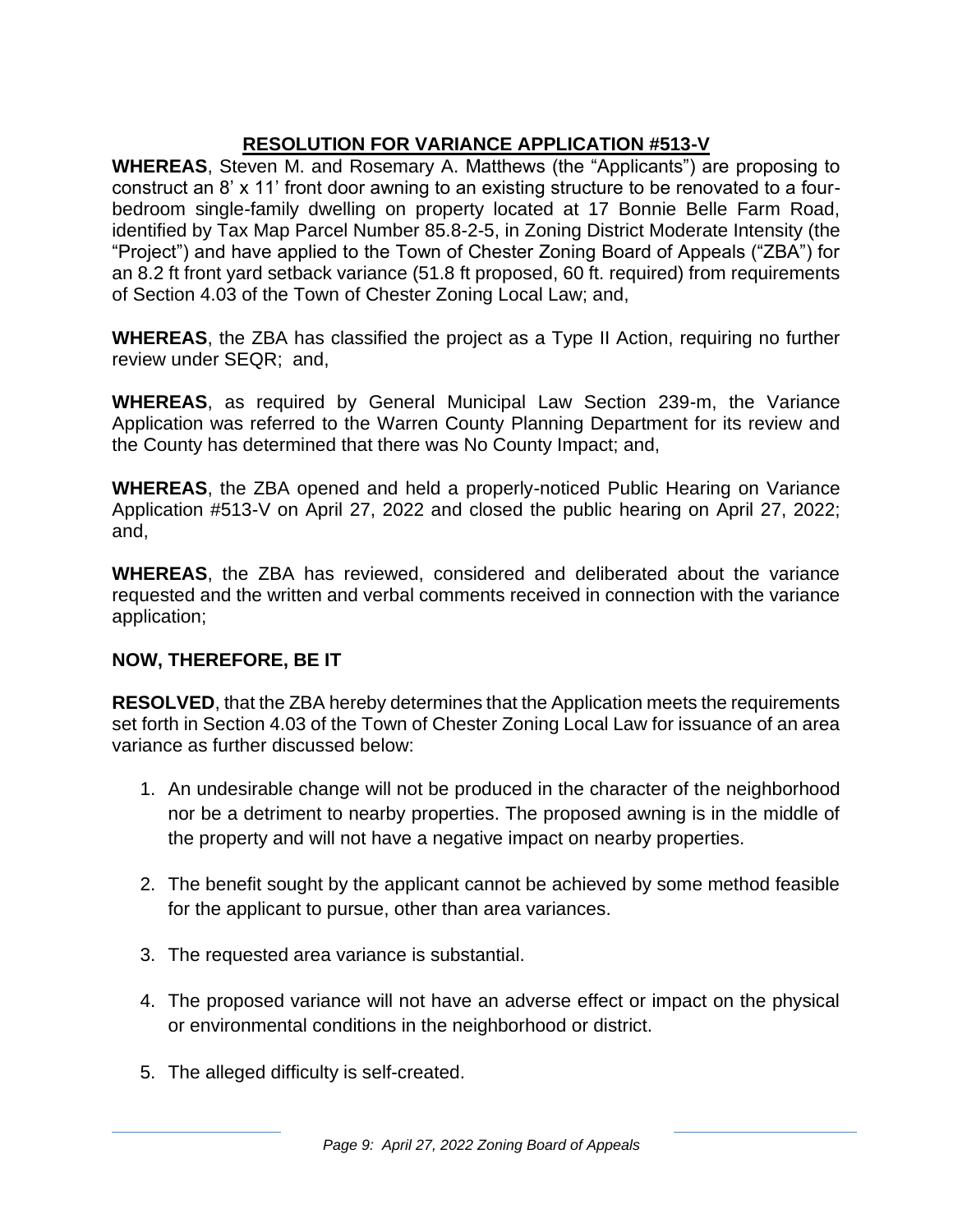- 6. The proposed variance is the minimum variance that is necessary and adequate to achieve the Applicant's goal and at the same time preserve and protect the character of the neighborhood and the health, safety and welfare of the community.
- 7. The benefit to the Applicant if the variance is granted would outweigh the potential detriment to the health, safety and welfare of the neighborhood or community.

**FURTHER RESOLVED**, that the ZBA therefore grants the requested area variance with no condition(s) imposed.

Duly adopted this 27<sup>th</sup> day of April, 2022 by the following vote:

AYES: Chairperson Barbara Kearney Michael Hough Mary Clark James Batsford Victor Greco

NOES: None.

ABSTAIN: None.

# **MINUTES:**

The following updates were made to the March 22, 2022 Minutes of the Planning Board-

- 1. Update that Michael Hough was present via Zoom
- 2. Update the Vote on the Minutes & Adjournment

A motion was made by Michael Hough, seconded by Jim Batsford to approve the March 22, 2022 Minutes of the Zoning Board of Appeals. A Roll Call Vote was called by Secretary Bartlett-

AYES: Kearney, Hough, Clark, Greco, Batsford NAYES: NONE ABSTAIN: NONE ABSENT: NONE

The motion was carried 5-0.

# **CORRESPONDENCE:**